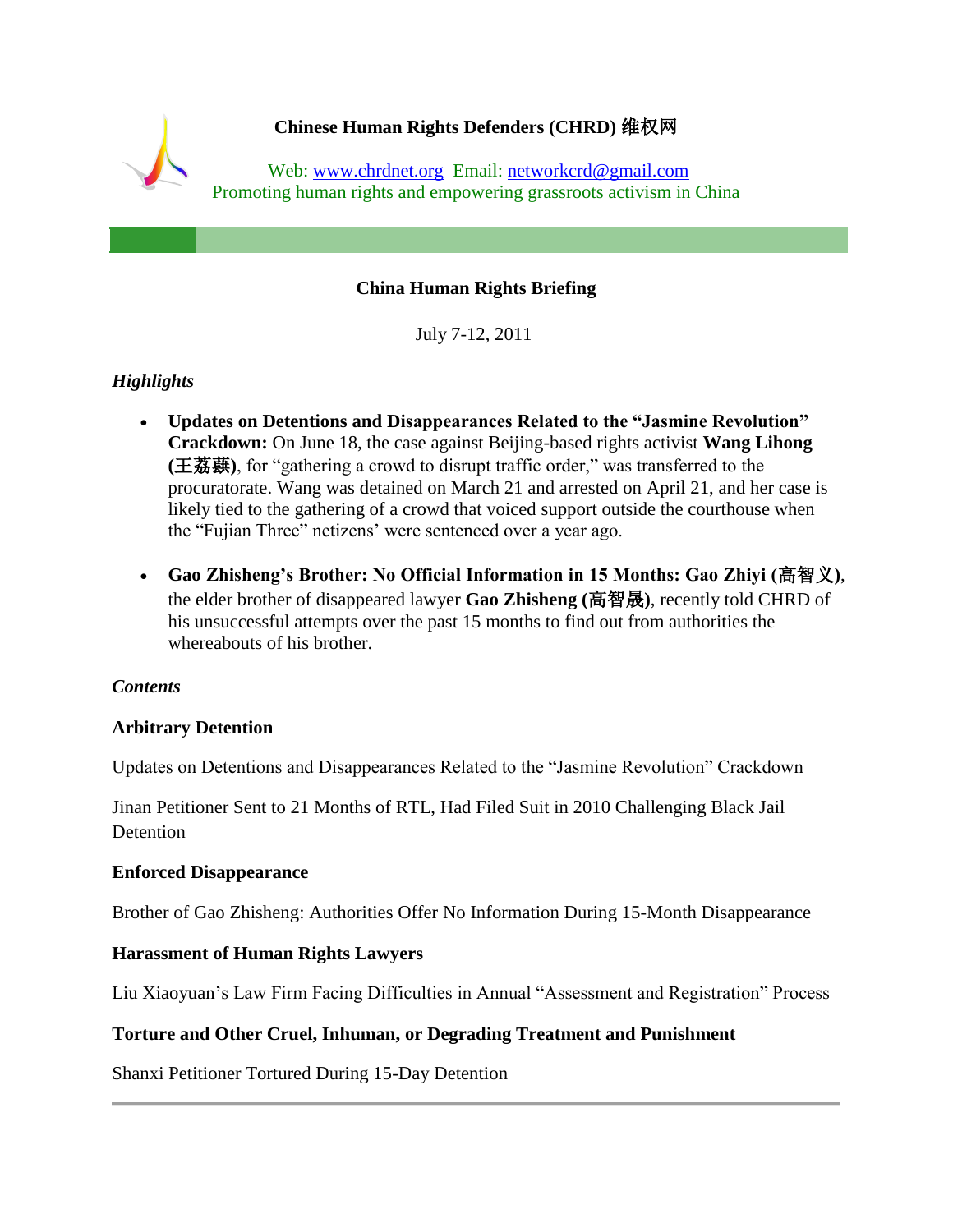### **Arbitrary Detention**

### **Updates on Detentions and Disappearances Related to the "Jasmine Revolution" Crackdown**

On June 18, the case against **Wang Lihong (**王荔蕻**)**, a Beijing-based human rights activist, for allegedly "gathering a crowd to disrupt traffic order" (聚众扰乱交通秩序) was transferred to the procuratorate for review for prosecution. Lawyer **Han Yicun (**韩一村**)** recently went to the Chaoyang District Detention Center to meet with her because Wang"s lawyer, **Liu Xiaoyuan (**刘 晓原**)**, has not yet been able to get his lawyer"s license renewed and thus is unable to review the case files or see Wang (see story below). After Han met Wang, he stated that Wang"s health and spirits were better than the previous time they had met. He also said that Wang told him the food in the detention center was sufficient, and that the guards had not insulted or beaten her. Han described Wang as optimistic, cool, and calm, and said that she wants her son to take good care of his own life and situation.

Wang"s case has been with the procuratorate for almost a month. Liu Xiaoyuan thinks that there should be some news around July 19. In any event, either the procuratorate will decide to indict and transfer the case to court, or it could send the case back to public security for further investigation if it deems the evidence to be insufficient. Han Yicun also mentioned that it's possible that Wang could be released at any point.

An active voice for rights defense cases since 2008, Wang Lihong was criminally detained for "creating a disturbance" (寻衅滋事) on March 21 of this year, and formally arrested on April 21. The charge against her was later changed to "assembling a crowd to disrupt traffic order," and is believed to stem from the gathering of a crowd who, along with Wang, put on a vocal show of support outside the "Fujian Three" netizens' sentencing hearing on April 16, 2010. On May 13 of this year, Liu Xiaoyuan applied for her release on bail to await trial, but the request was rejected. (CHRD)<sup>[i]</sup>

### **Jinan Petitioner Sent to 21 Months of RTL, Had Filed Suit in 2010 Challenging Black Jail Detention**

**Li Hongwei (**李红卫**)**, a petitioner from Jinan City, Shandong Province, who filed a landmark lawsuit against the Lixia District government for illegally detaining her in a black jail for 17 days in 2010, was ordered on July 11 to serve 21 months of Re-education through Labor (RTL). Li has been petitioning about the forced demolition of her home since 2007, and has made numerous trips to Beijing to seek redress, all without success.

The Lixia District Public Security Bureau issued a notice summoning Li to appear at the Dongguan Police Station on the morning of July 11, 2011. The notice stated that she was being called in on suspicion of "disrupting public order" (扰乱公共秩序). At 6 p.m. that evening, the Jinan Municipal RTL Management Committee issued its decision, referencing incidents on January 16 and February 6 when Li allegedly spoke out publicly in Hero Mountain Square against the Chinese government, Communist Party leaders, and the socialist system. The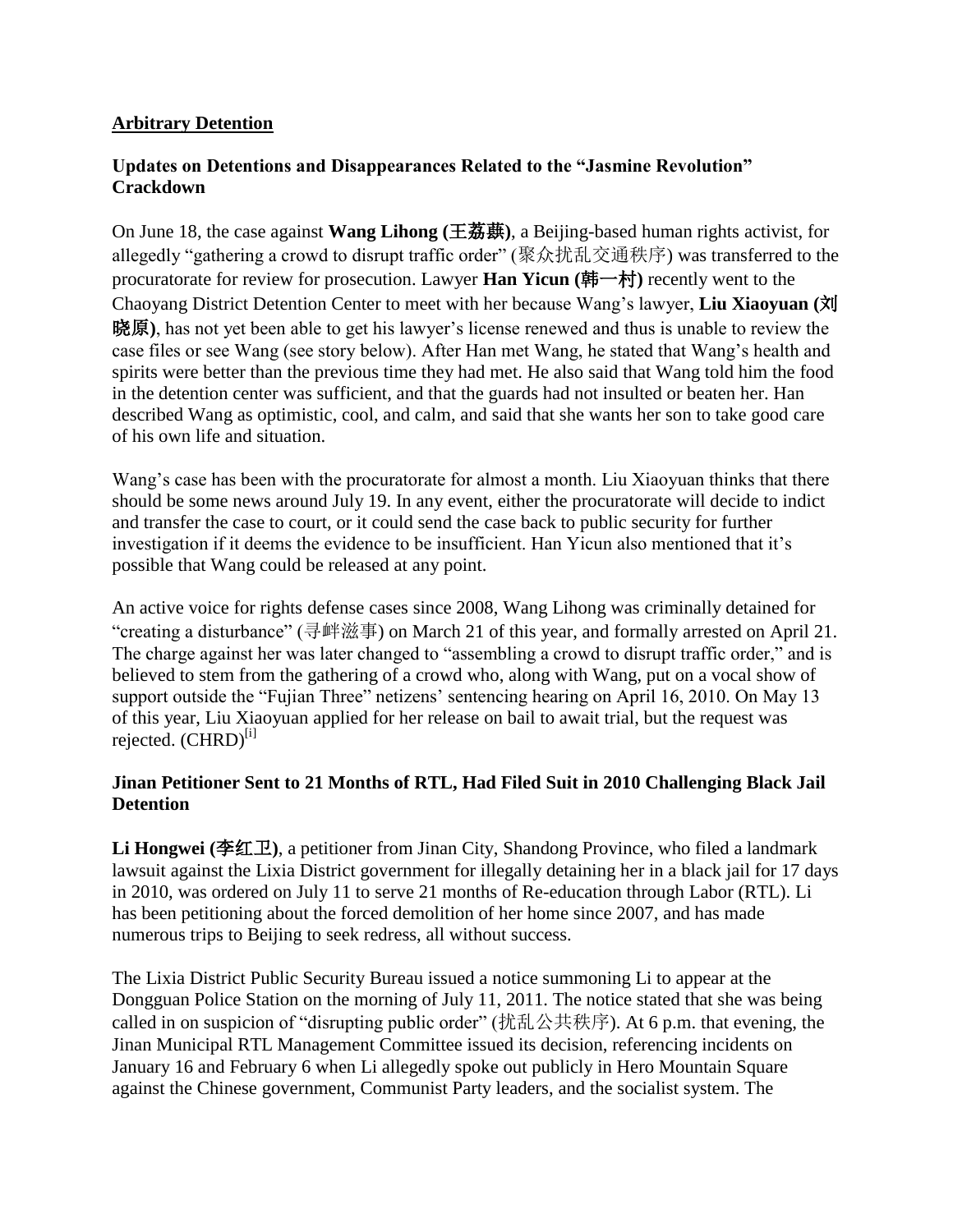decision accused her of "endangering state security" and "inciting subversion of state power" (煽 动颠覆国家政权) (without expressly claiming that she had committed the crime of incitement). It is believed Li has been sent to RTL in retaliation for the lawsuit she filed last fall against the Lixia District government challenging the legality of her past detention in a black jail. Li"s lawsuit was one of the first black jail-related suits to be accepted and heard by a Chinese court, though the court eventually rejected the lawsuit after several hearings.  $(CHRD)^{[ii]}$ 

## **Enforced Disappearance**

## **Brother of Gao Zhisheng: Authorities Offer No Information During 15-Month Disappearance**

It has been 15 months since rights defense lawyer **Gao Zhisheng (**高智晟**)** was last heard from. Gao"s elder brother, **Gao Zhiyi (**高智义**)**, told CHRD that he has not been able to obtain any information about Gao from the authorities since Gao went missing in April 2010, despite repeated efforts to find out what has happened to him. Gao Zhiyi said that he has called the section chief responsible for handling the guarding and surveillance of Gao Zhisheng several times to ask for information about his brother. The chief always responds that he doesn't know where Gao is, and on occasion he has even suggested that Gao may have disappeared on his own. When Gao Zhiyi told the chief that he was thinking about coming to Bejing during the annual "Two Meetings" this past March, the chief said that he would tell him Gao Zhisheng"s whereabouts once the sessions were over. But when Gao Zhiyi called after their conclusion, the chief once again said that he didn"t know where his brother was. Gao Zhiyi said that it is unacceptable for the government not to inform the family of Gao Zhisheng's whereabouts for 15 months, and that if his brother is not released on August 14, the date when Gao"s probation related to his 2006 conviction for "inciting subversion of state power" is set to expire, he will do whatever it takes to obtain an explanation.

Gao Zhisheng was taken into custody on August 15, 2006, after working on many sensitive rights cases as well as exposing abuses suffered by Falun Gong practitioners. On December 22 of that year, the Beijing No. 1 Intermediate Court convicted Gao of "inciting subversion" and sentenced him to a three-year prison term, which was immediately commuted to five years' probation. After his release, Gao and his family were subjected to constant monitoring and harassment. In 2007, Gao was disappeared for over 50 days and tortured. In February 2009, he disappeared again for over a year. When Gao re-appeared briefly in late March 2010, he spoke of the cruel treatment he had been subjected to while in secret detention, and then he went missing again in April 2010. (CHRD)<sup>[iii]</sup>

# **Harassment of Human Rights Lawyers**

## **Liu Xiaoyuan's Law Firm Facing Difficulties in Annual "Assessment and Registration" Process**

The Qijian Law Firm (旗鉴律师事务所), where Beijing-based human rights lawyer **Liu Xiaoyuan (**刘晓原**)** works, is facing several obstacles in getting its license renewed even though Qijian went through the required annual assessment and paid the necessary fees in mid-June, and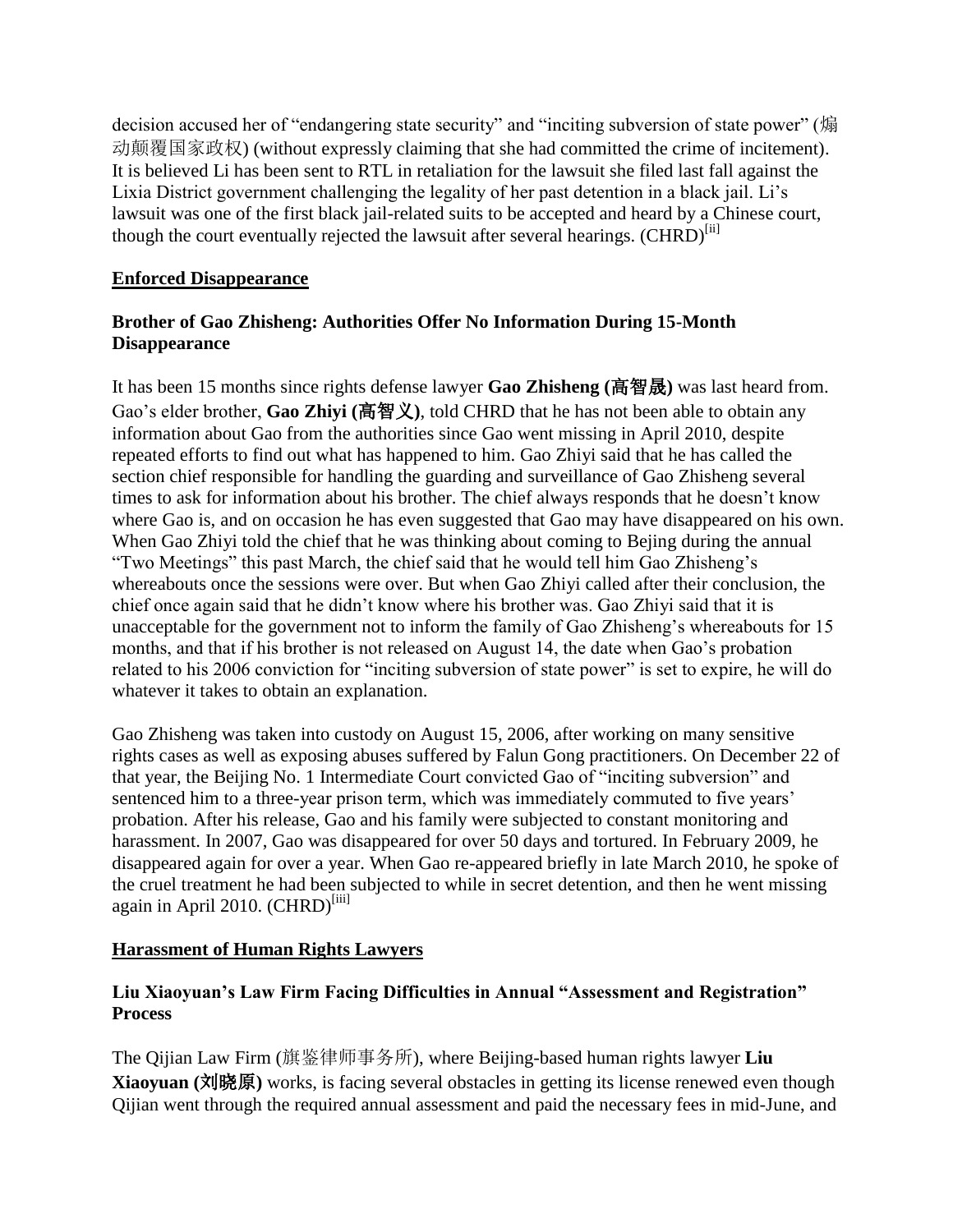the online system run by the relevant authorities showed that the firm has met all the requirements. However, officials from the Chaoyang District and the Beijing Municipal Justice Bureaus have not provided the official stamp on the documents necessary for signing off on the assessment procedures for the firm, which effectively puts on hold the licenses of all the firm"s lawyers.

Liu has indicated that he believes his license to practice law will likely be revoked after two tense visits this week with officials at the Beijing Justice Bureau"s Lawyers" Management Department, whom he sought out to express concerns about the delay of approval of Qijian's license. During the July 5 meeting, one official brought up that Liu had "hyped up" the **Yang Jia (**杨佳**)** case three years ago—Yang was executed for killing six police officers in Shanghai—and that he had acted similarly with the case of **He Shengkai (**何胜凯**)**, who was executed on July 8 for killing a bailiff. This official also expressed irritation that [Liu"s blog](http://blog.sina.com.cn/liuxiaoyuan) had won a "foreign award." Furthermore, a department chief surnamed Zhu advised Liu that he should just "quietly amass a fortune." On July 7, when Liu returned to the Lawyers" Management Department, he said that the deputy director, **Lei Chai (**柴磊**)**, was very rude to him, and the two exchanged heated words. Another staff member, **Chen Yinghui (**陈滢辉**)**, even tried to hit Liu, and had to be restrained by other employees.

Liu wrote on his Twitter account that when his rights were seriously violated, the Justice Bureau never complied with provisions in the Lawyers" Law to protect him, but instead used the tool of the "annual assessment" to get rid of him, "a disobedient lawyer." Liu also wrote that "after lawyers **Tang Jitian (**唐吉田**)** and **Liu Wei (**刘巍**)** were disbarred last year, this year is perhaps my turn."

Liu was one of many lawyers targeted during the Jasmine Revolution crackdown. He went missing between April 14 and 19 after indicating he was willing to defend his friend Ai Weiwei, the artist and activist who had gone missing on April 3. After Liu reappeared, he told *The Guardian* that he did not want to provide details about what had happened to him during his disappearance.  $(CHRD)^{[iv]}$ 

### **Torture and Other Cruel, Inhuman, or Degrading Treatment and Punishment**

### **Shanxi Petitioner Tortured During 15-Day Detention**

On July 11, CHRD learned that **Cheng Shumin (**程淑敏**)**, a petitioner from Datong City, Shanxi Province, who has been petitioning for the past eight years over the violent demolition of her house, was recently arbitrarily detained for 15 days, beaten and tortured. On May 26, Cheng traveled to Beijing to petition, but she was forcibly returned to Datong by three interceptors who had been dispatched by the secretary of Xinjian North Road Subdistrict Office. After reaching Datong, Cheng was placed under the control of more than 20 plainclothes officers from the Xinjian North Road Police Station, who took her to the Kuang District Detention House. Unconscious upon arrival, Cheng awoke to find herself on a "tiger bench," an instrument of torture.\* When Cheng regained consciousness, other detainees in the same room told Cheng that she had already been there for three days.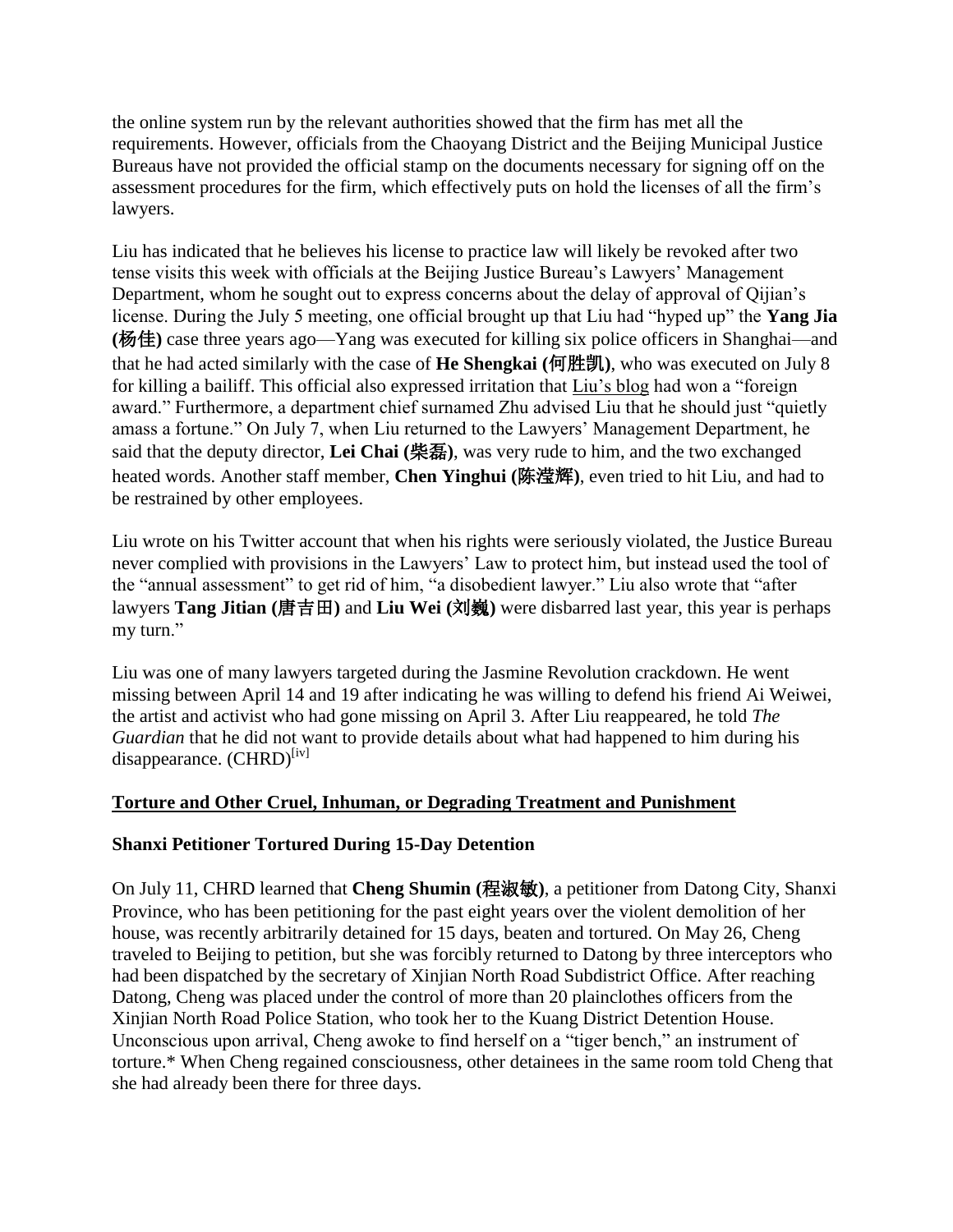Cheng informed CHRD of injuries she had suffered, including a large bump on her forehead, a blot clot around her right eye, and bruises to her arms and legs. Though Cheng could not remember how she received these injuries, she sustained them during the time she was in the custody of officers from the Criminal Police Unit of the Cheng District branch under the Datong Public Security Bureau while they held her in the detention house for 15 days.  $(CHRD)^{[v]}$ 

# *Editors of this issue: Victor Clemens and Tanya Wang*

Follow us on Twitter: [@CHRDnet](http://twitter.com/#%21/CHRDnet)

Join us on Facebook: [CHRDnet](http://www.facebook.com/pages/CHRDnet/222910954409129?ref=ts) **(NEW!)**

[News updates from CHRD](http://www.chrdnet.org/)

[ii] "Li Hongwei Sent to RTL, Had Sued Over Detention in Jinan Black Jail," (曾经起诉济南黑 监狱的李红卫被劳教), July 11, 2011, [http://wqw2010.blogspot.com/2011/07/blog](http://wqw2010.blogspot.com/2011/07/blog-post_3395.html)post 3395.html; "Petitioner Li Hongwei Given 1 Year, 9 Months in RTL," (孙文广: 访民李红 卫被劳教 1 年 9 个月), July 11, 2011, [http://wqw2010.blogspot.com/2011/07/19.html;](http://wqw2010.blogspot.com/2011/07/19.html) "Third Hearing in Case Brought by Li Hongwei, of Jinan, Against Black Jail" (济南李红卫诉黑监狱一 案第三次开庭), November 1, 2010, <http://news.boxun.com/news/gb/china/2010/11/201011012153.shtml>

[iii] "Gao Zhisheng Missing for 15 Months, Elder Brother's Multiple Inquiries Yield No Results," (高智晟失踪 15 个月, 其兄多方找询无果), June 9, 2011, [http://wqw2010.blogspot.com/2011/07/15\\_09.html](http://wqw2010.blogspot.com/2011/07/15_09.html)

<sup>[iv]</sup> Liu Shaoyuan's Law Firm Faces Difficulties Following 'Annual Assessment,"" (刘晓原所在 律师所"年检"遭刁难), July 7, 2011[,http://wqw2010.blogspot.com/2011/07/blog](http://wqw2010.blogspot.com/2011/07/blog-post_4584.html)[post\\_4584.html](http://wqw2010.blogspot.com/2011/07/blog-post_4584.html)

[v] "Datong, Shanxi Petitioner Cheng Shumin Tortured, Detained," (山西大同上访公民程淑敏 受酷刑被拘留), July 11, 2011, [http://wqw2010.blogspot.com/2011/07/blog-post\\_5.html](http://wqw2010.blogspot.com/2011/07/blog-post_5.html) [\*Tiger bench: A torture victim is forced to sit upright on a long bench with hands tied behind their back. Their thighs are fastened to the bench while feet are raised off the floor by bricks, putting extreme strain on the knees. Torture using a "tiger bench" is extremely painful, especially when conducted for a long period of time.]

<sup>[</sup>i] "Wang Lihong Case Transferred to Procuratorate, Attorneys Discuss Possible Outcomes," (王 荔蕻案移交检察院,律师谈可能出现的结果), July 11, 2011,

[http://wqw2010.blogspot.com/2011/07/blog-post\\_2107.html?spref=tw;](http://wqw2010.blogspot.com/2011/07/blog-post_2107.html?spref=tw) "Wang Lihong"s Lawyer Applies for Her Release on Bail to Await Trial, is Rejected" (王荔蕻的律师为其申请取保候审 被拒), May 20, 2011, [http://wqw2010.blogspot.com/2011/05/blog-post\\_7307.html;](http://wqw2010.blogspot.com/2011/05/blog-post_7307.html) Individuals Affected by the Crackdown Following Call for "Jasmine Revolution," July 12, 2011 (updated), [http://chrdnet.org/2011/04/15/jasmine\\_crackdown/](http://chrdnet.org/2011/04/15/jasmine_crackdown/)